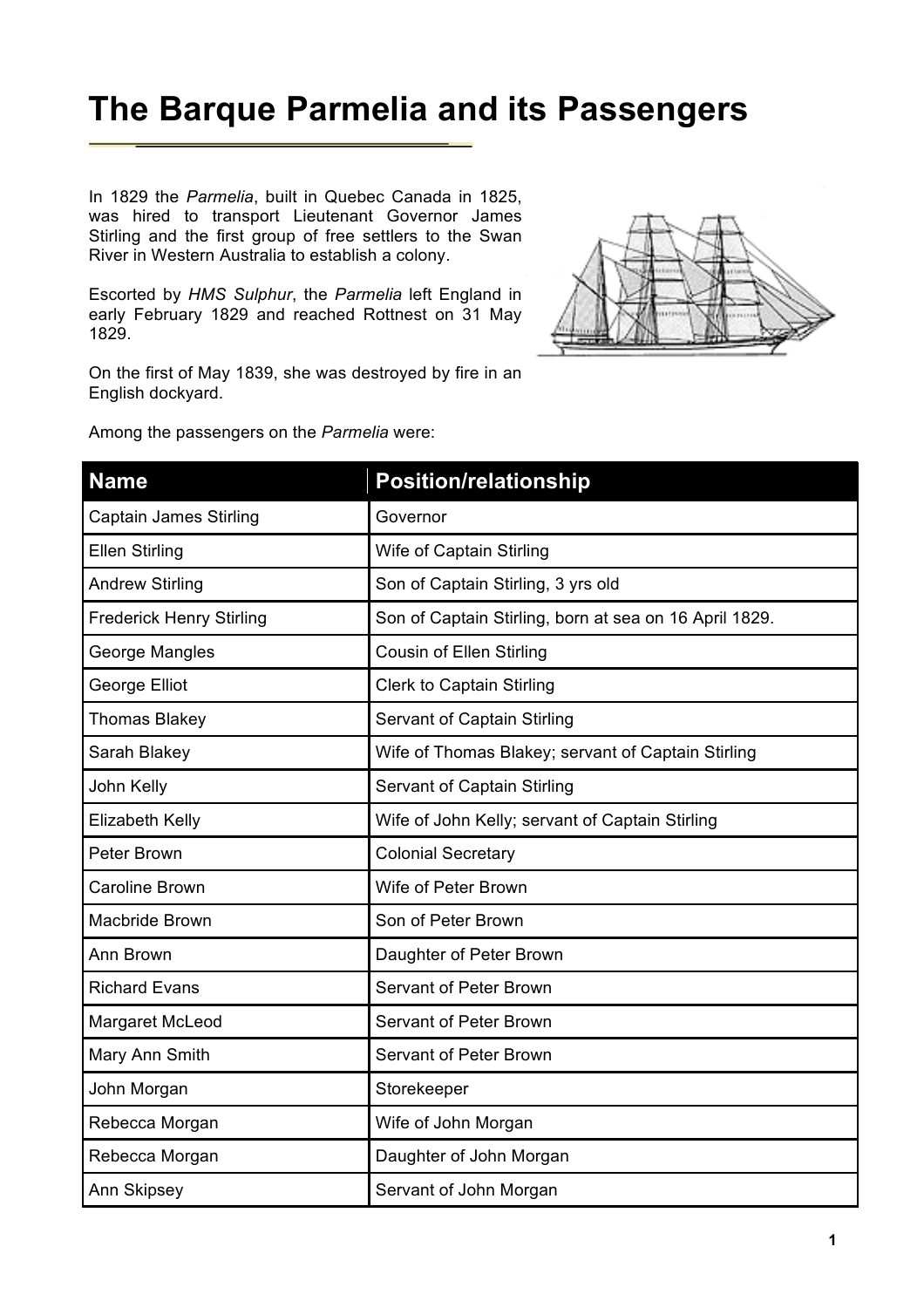| <b>Commander Mark Currie RN</b> | Harbourmaster                                         |
|---------------------------------|-------------------------------------------------------|
| Jane Currie                     | Wife of Commander Currie                              |
| <b>Frederick Ludlow</b>         | <b>Servant of Commander Currie</b>                    |
| Mildred ("Kitty") Ludlow        | Wife of Frederick Ludlow; servant of Commander Currie |
| Jane Fruin                      | <b>Servant of Commander Currie</b>                    |
| John Septimus Roe               | Surveyor-General                                      |
| Matilda Roe                     | Wife of John Septimus Roe                             |
| <b>Charles Wright</b>           | Servant of John Septimus Roe                          |
| Henry Sutherland                | <b>Assistant Surveyor</b>                             |
| Ann Sutherland                  | Wife of Henry Sutherland                              |
| <b>William Sheldon</b>          | Clerk to the Colonial Secretary                       |
| <b>James Drummond</b>           | Horticulturalist                                      |
| Sarah Drummond                  | Wife of James Drummond                                |
| <b>Thomas Drummond</b>          | Son of James Drummond, 18 yrs                         |
| Jane Drummond                   | Daughter of James Drummond, 16 yrs                    |
| James Drummond                  | Son of James Drummond, 15 yrs                         |
| John Drummond                   | Son of James Drummond, 13 yrs                         |
| Johnson Drummond                | Son of James Drummond, 9 yrs                          |
| Eufi Drummond                   | Child of James Drummond, 3 yrs                        |
| <b>Elizabeth Gamble</b>         | Servant of James Drummond                             |
| <b>Charles Simmons</b>          | Surgeon                                               |
| <b>Tully Davy</b>               | <b>Assistant Surgeon</b>                              |
| Jane Davy                       | Wife of Tully Davy                                    |
| Jessie Jane Davy                | Daughter of Tully Davy, 8 yrs                         |
| Joseph Davy                     | Son of Tully Davy, 6 yrs                              |
| Henry Davy                      | Son of Tully Davy, 4 yrs                              |
| <b>Edward Davy</b>              | Son of Tully Davy, 2 yrs                              |
| <b>Emily Rose Davy</b>          | Daughter of Tully Davy, 2 months                      |
| James Elliott                   | Servant of Tully Davy                                 |
| <b>Patrick Murphy</b>           | Servant of Tully Davy                                 |
| Alex Fandom                     | Cooper                                                |
| Mary Fandom                     | Wife of Alex Fandom                                   |
| William Hokin                   | <b>Bricklayer</b>                                     |